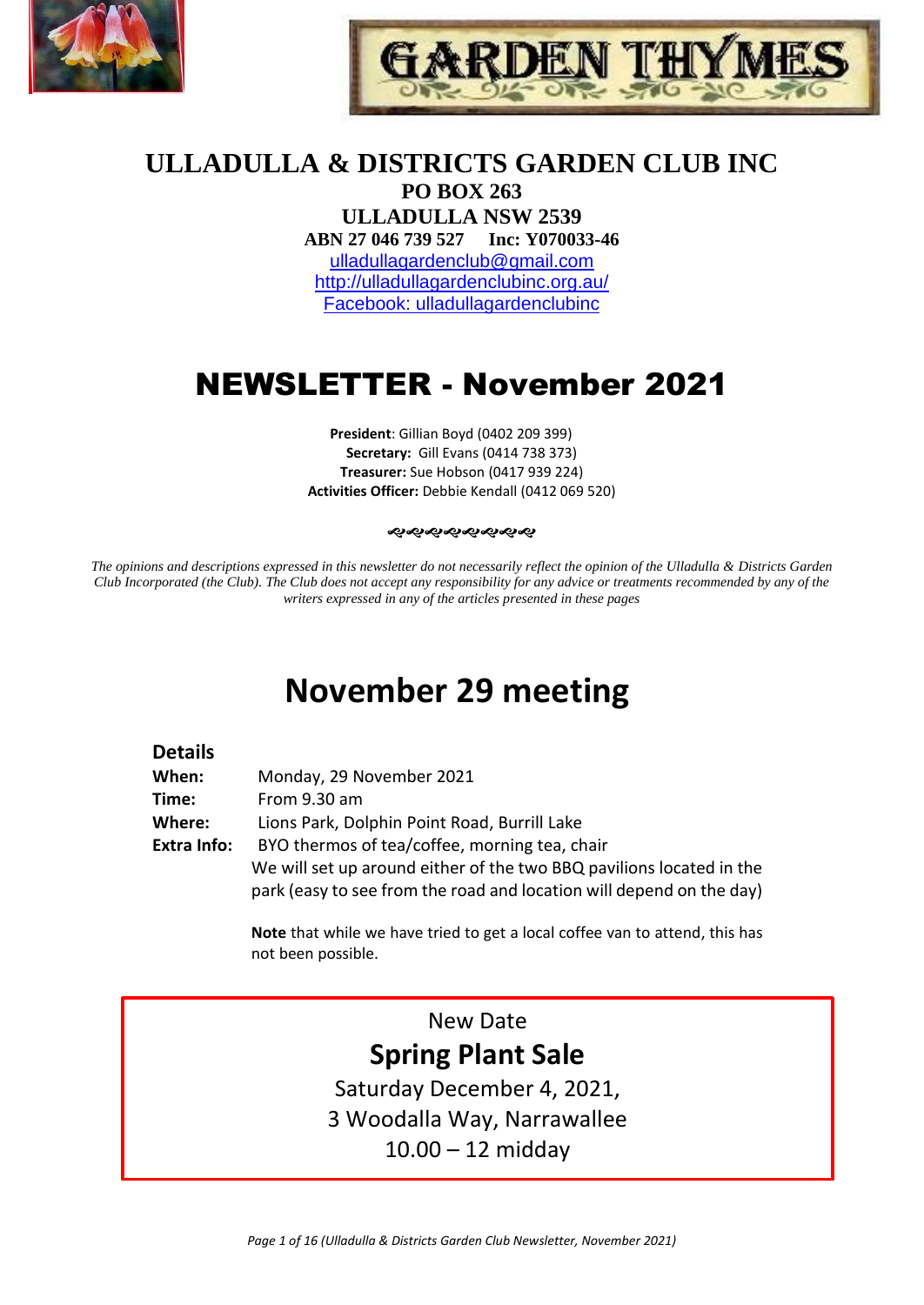#### **New Members**

Please welcome new member**: Di Haywood**

#### **Get Well Messages**

If you are aware of a member who is not well, or needs cheering up, **please let Sue McMahon know on 4455 2739**

#### やややややややや

### **Banking Information – please note new details**

If you would prefer to pay electronically for membership or trips etc, you can - details as follows:

## **Westpac Ulladulla Branch BSB 032701 Account No 269025**

**Please ensure you enter your surname and what the money is for in the description space i.e. Keegan, Fees**

#### やややややややや

#### **Contact Details**

If you have recently changed your address, telephone number or email address, please ensure that you let a committee member know. This will ensure that you will receive your newsletter via email if you have requested this. All personal details are kept strictly confidential.

#### **����������**

#### **Morning Tea**

**Please think about bringing your own mug for m/tea** – this not only helps with the environment but also keeps our costs to a minimum. A mug with a lid would work best, as this would alleviate spillage and a possible injury. If you do use a disposable cup, please make sure you put it in the bin before you leave. We have had a lot of spills while packing up when cups are left on the floor.

#### **����������**

#### **Insurance**

Please note that guests, (non-members), are not covered by the Club's Group Personal Accident Policy on coach trips, therefore, these are restricted to financial members only.

#### **����������**

#### **Newsletter**

Will be distributed to members via email each month. Until we meet in person, those members who do not have email will have their newsletters either posted or delivered.

#### ෯෯෯෯෯෯෯

## **Propagation Group – 3rd Tuesday of the month**

Next meeting – to be confirmed

**ৰ্জ্যৰগুৰ্ব্যৰ্থিত**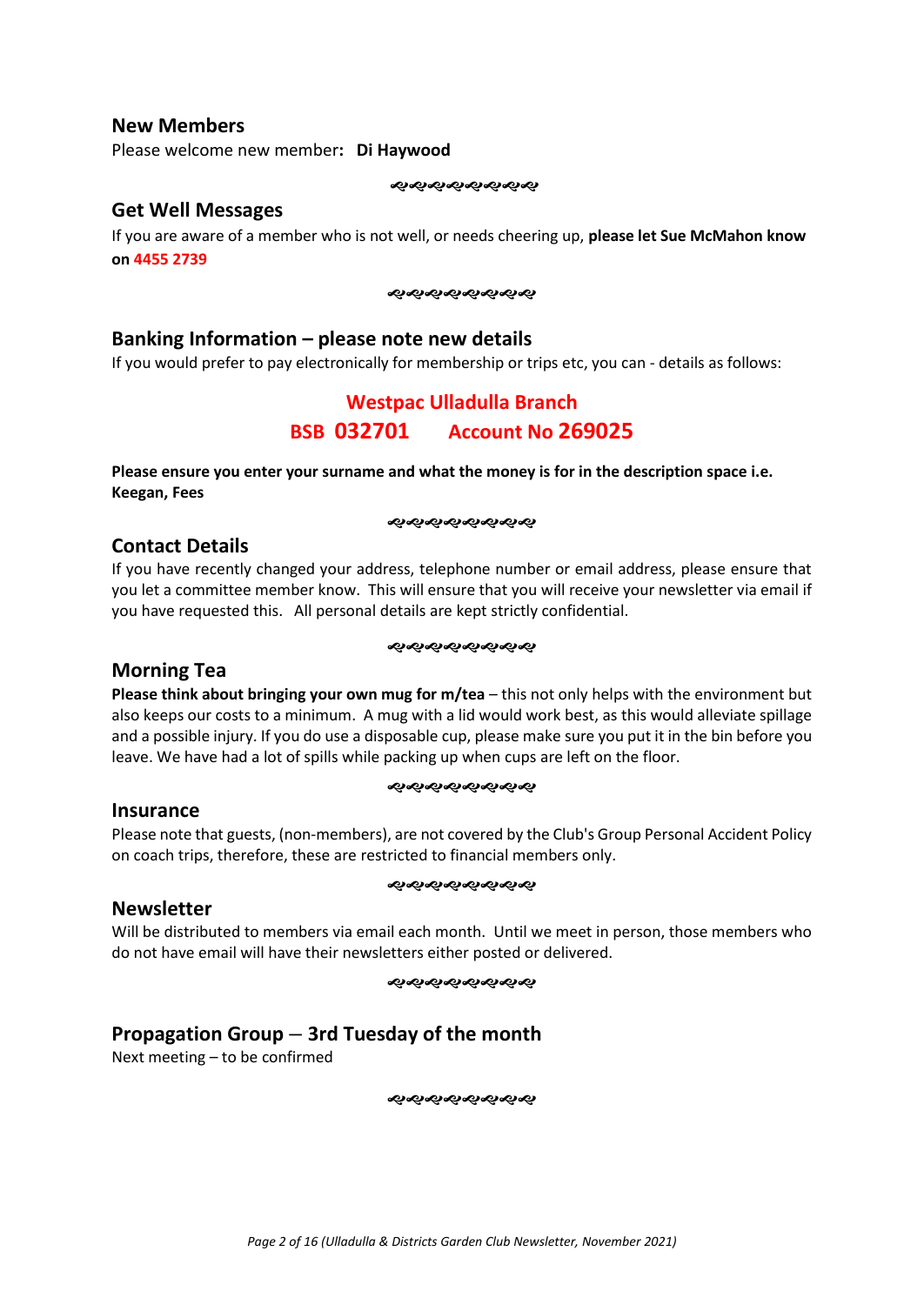# **President's Message**

Today as I write this message the sun is finally shining after some gloomy wet weather over the last few weeks. It is reassuring to have plenty of moisture stored in the soil for the inevitable dry period during summer, but the rain makes the backyard very swampy. And I could do without the wind.

The stars in my garden at present are my Blueberry Ash (*Elaeocarpus reticulanus*). Blueberry Ash grows slowly to a height of 8-15 metres with a 4-metre spread at most. Their best feature is the frilly bellshaped flowers in either pink or white and they are on display at present. I first spotted Blueberry Ash on the slopes of Pigeon House Mountain when I first moved here. It had been raining at the time and the sunshine was glistening on the drops of rain caught in the fringe of the flowers. It was quite beautiful. A few days later I found I had four Blueberry Ash along the western boundary fence of my back garden; I had not noticed them until they flowered. I have since planted two more in the front garden. They love the Milton monzonite soil.

This month we were finally able to get together and enjoy an Open Garden Morning Tea at Elizabeth Stayt and Judy Thurecht's gardens in Mollymook. Judy and Elizabeth live next to each other with a quiet side road in between. Fortunately, the weather co-operated. They were both small compact gardens with lots of well-chosen plants tucked into interesting spaces. Elizabeth has decided her garden needed more trees, so she has been busy planting some lovely grevilleas. It will be interesting to see her garden change character as these shrubs grow and flower and attract the birds.

Unfortunately, the weather on the day planned for our Plant Sale did not cooperate. The forecast of wind and heavy rain resulted in a decision to postpone the Plant Sale to 4 December. The arrangements for the Plant Sale are the same. It will be open from 10 am to 12 noon at Sue's, our Treasurer's house at 3 Woodalla Way, Narrawallee. If you have plants or garden ornaments or decorative pots or other gardening accessories that you would like to donate, please drop them off at Sue's house from 8 am to 9 am on 4 December, the day of the sale. All sales are cash only

The Propagation Group members are currently overwhelmed with young plants to care for until the Plant Sale so it will not meet again until 2022. Our Propagation leader, Rhondda, is preparing a plan for 2022 to guide the group through the year. The Plan will be circulated with the announcement of the group's first meeting in 2022.

I look forward to seeing you at our end-of-year meeting on Monday 29 November. This is a special meeting as it will be held outdoors at Lions Park in Burrill Lake. You will need to bring your own drinks unless you are prepared to walk to the nearby café and buy a take-away coffee. There will be some food provided but if you get hungry on Monday mornings you may need to bring extra. It will not be a business meeting but simply a gathering of members to say farewell to 2021. We can only hope that we can meet together regularly in 2022.

Also coming up is an Open Garden Morning Tea at Rose Richardson's lovely garden in Narrawallee on 1 December and our Christmas Party on 14 December. Hopefully I will see you at one of these forthcoming Garden Club events.

Happy late Spring gardening!

Gillian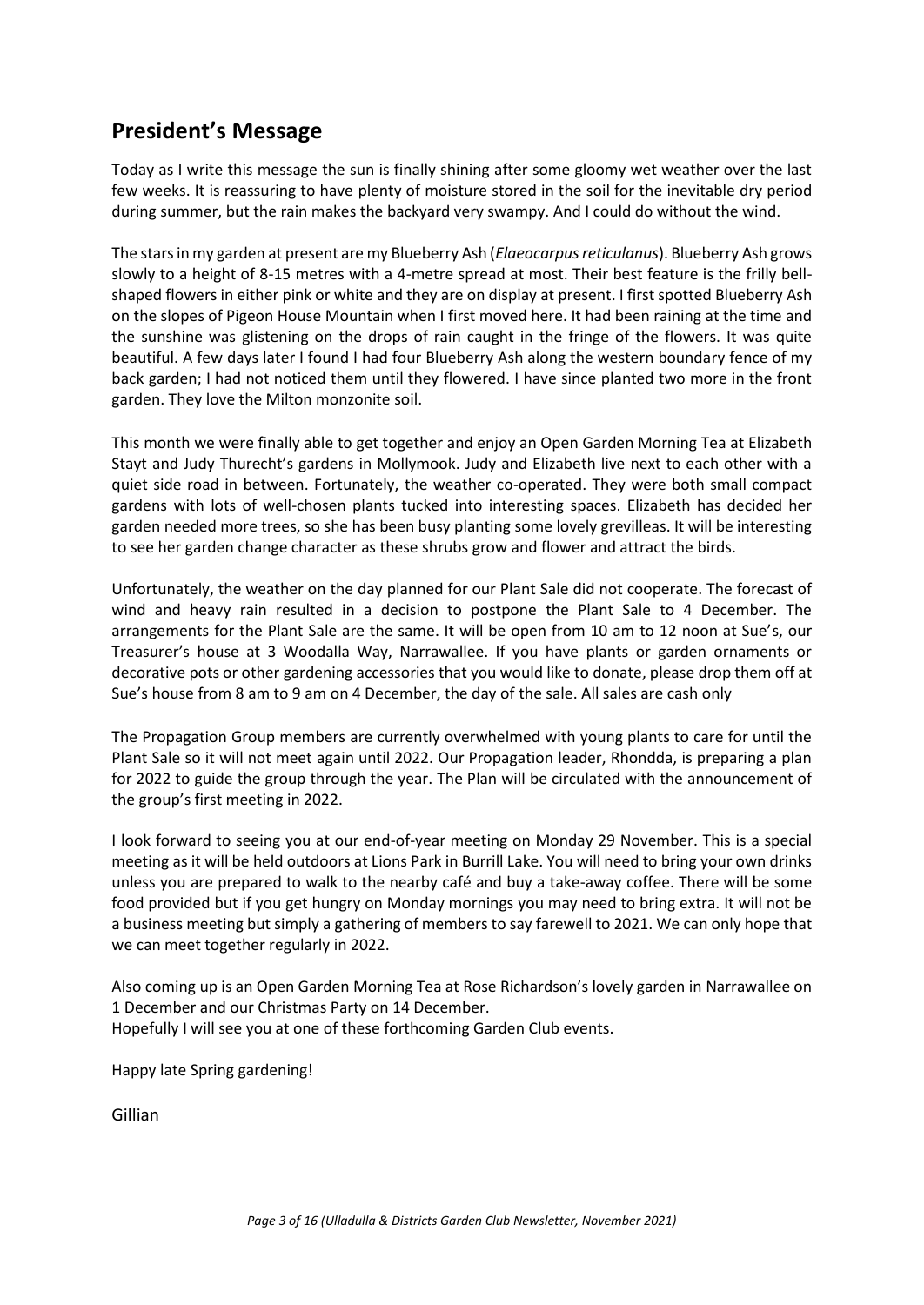## **Finance Report for October 2021**

| Funds held at Westpac and CBA as at September 30, 2021 | \$28699.82 |
|--------------------------------------------------------|------------|
| Bendigo Bank Term Deposit                              | \$7249.24  |
| Income                                                 | \$1783.00  |
| Expenditure                                            | \$15659.00 |
| Cash Book balance as of August 31, 2021                | \$14823.82 |
| 'Student' account                                      | \$2676.28  |

## **BANK DETAILS HAVE CHANGED**

Please note that Ulladulla and Districts Garden Club has changed banks. We are now using Westpac bank.

Please make a note and adjust your internet banking to our new bank details, as follows:

**Westpac Ulladulla Branch BSB 032 701 Account Number 269025**

#### **If you have any questions regarding the above, please contact Sue Hobson**

**��������** 

## **Would you like to be a Member in Focus at one of our meetings?**

We would love to hear from any member in our club who can share their journey with us  $-$  it doesn't have to be garden related, or it can just be some photos that you can share with us – it is up to you.

You could be a new member or a long-standing member whose garden has evolved significantly since they last presented. Don't be shy as we can assist with your presentation.

If you are interested in sharing your knowledge and experiences with the club, please contact Colleen Ringe.

おおおおおや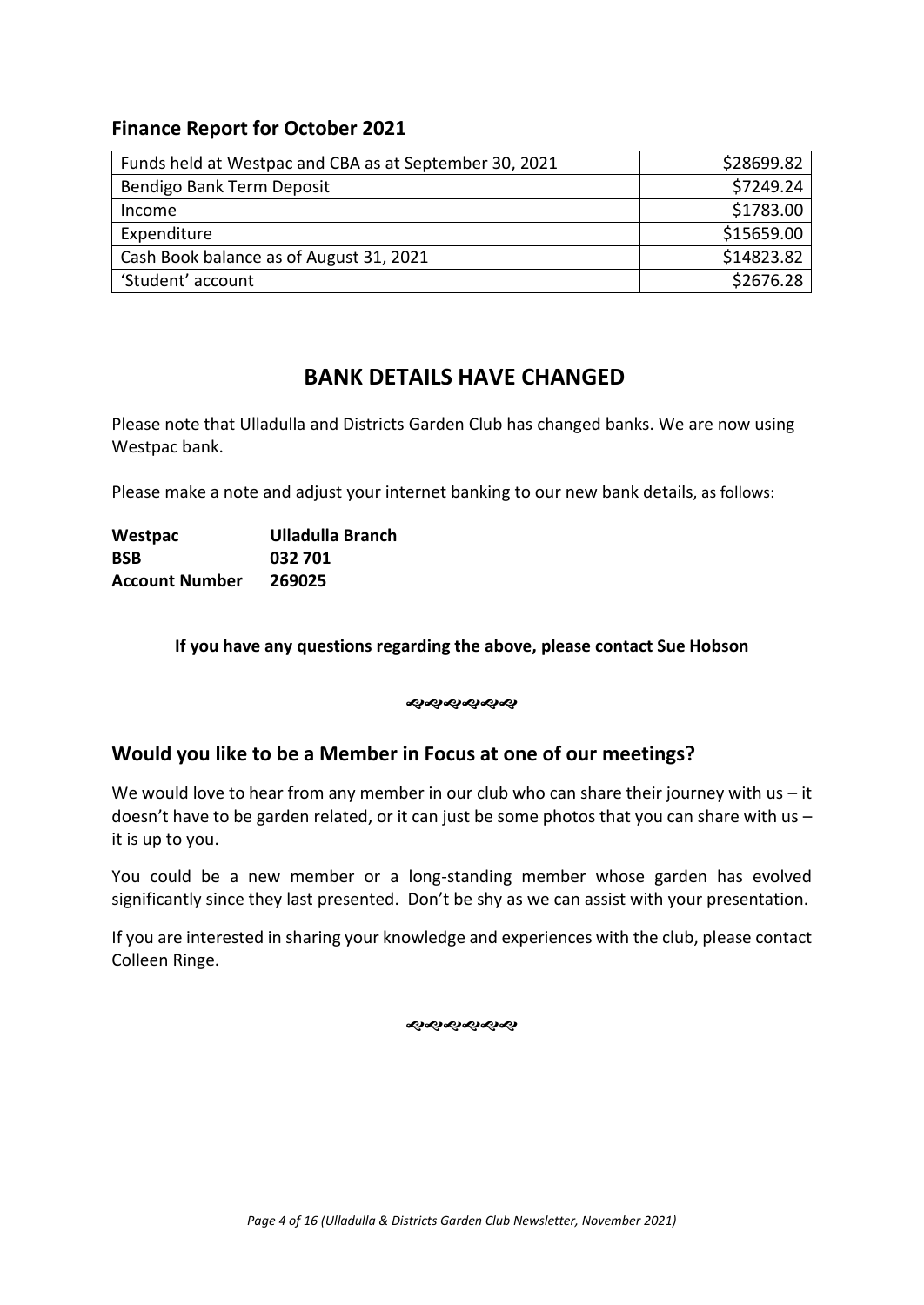# **Activities – Debbie Kendall**

## **Open Garden Events**

**Wednesday, 1 December 10-12 midday:** Open Garden/Coffee morning - Rose Richardson's Garden at 16 Seaspray Street, Narrawallee. Her delightful garden includes salvias, ornamentals, succulents, a Wollemi Pine, Japanese maples, magnolia and, in Rose's own words, "a bit of everything ".

As usual, please bring along a small plate of morning tea to share, a mug and a chair.

\*\*\*\*\*\*\*\*\*

## **Get Together Monday 29 November 2021**

As we still expect to have restrictions on indoor meetings for our scheduled meeting day at the end of November, the Committee thought it would be a good idea to provide a time for people to catch up before Christmas, in addition to the Christmas Lunch. This will be a very casual affair so bring along your own morning tea and, while there is some scattered seating and picnic tables available, it would be a good idea to bring your own chair.

| <b>Details</b>     |                                                                                 |
|--------------------|---------------------------------------------------------------------------------|
| When:              | Monday, 29 November 2021                                                        |
| Time:              | From 9.30 am                                                                    |
| Where:             | Lions Park, Dolphin Point Road, Burrill Lake                                    |
| <b>Extra Info:</b> | BYO thermos of tea/coffee, morning tea, chair (no coffee van available)         |
|                    | We will set up around either of the two BBQ pavilions located in the park (easy |
|                    | to see from the road and location will depend on the day)                       |

#### ઌઌઌઌઌઌઌ



Patricia and Bob Kilborn's spring colour under their pergola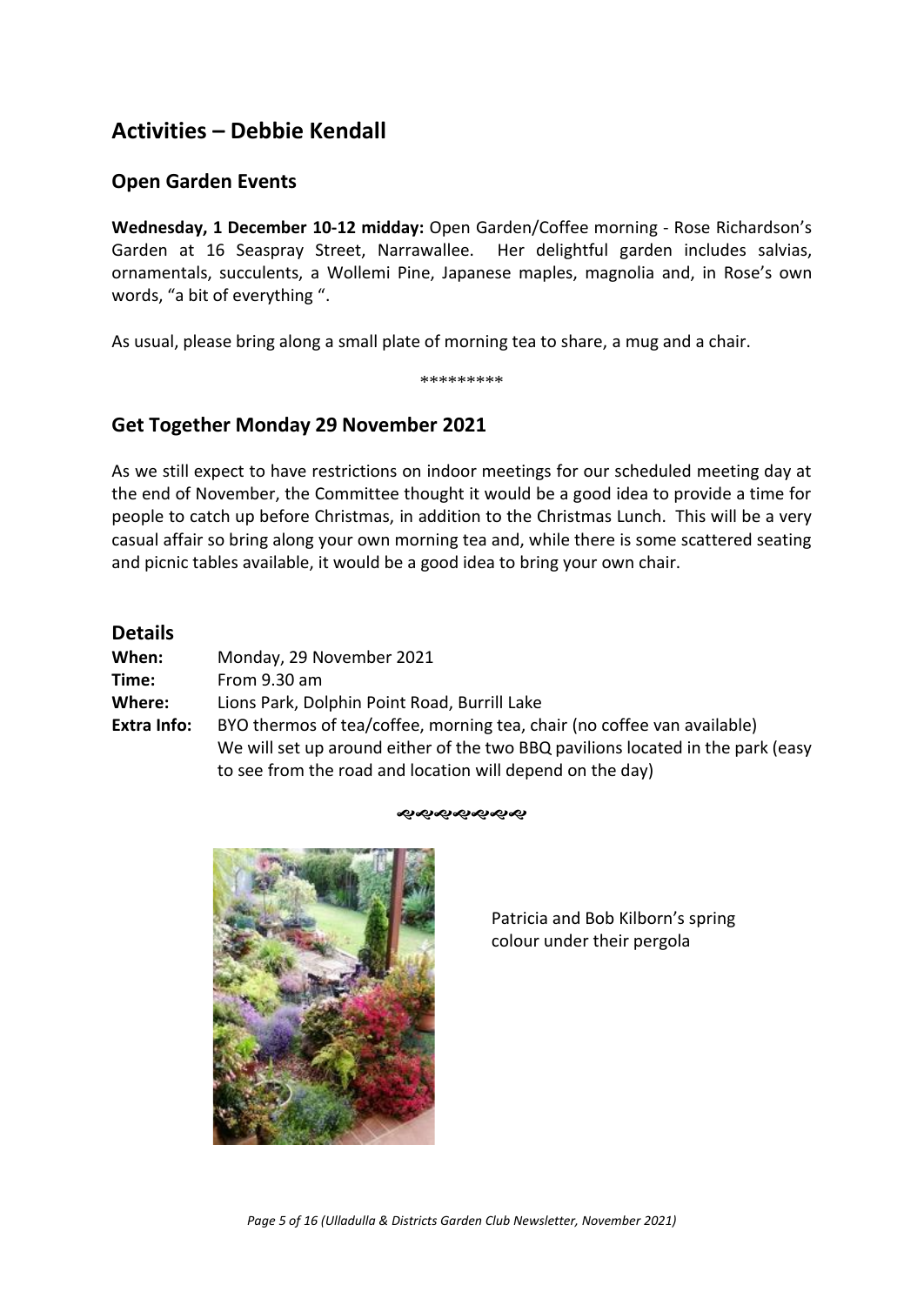# **Christmas Lunch**

**Tuesday, 14 December 2021,** Mollymook Golf Club – **from midday**. We are all excited that due to COVID restrictions easing we can now plan our Christmas Lunch.

Our menu will be a 2-course alternate drop consisting of:

#### **Main**

**Duo Roast** – Honey Mustard Glazed Ham & Traditional Turkey Breast, with Baked Vegetables, Steamed Greens, Honey Glazed Baby carrots, Cranberry Jelly & Rich Gravy

### **Coconut Crusted Atlantic Salmon**

on a Summer Fruits Salsa Salad with Mango Dressing

**Dessert Traditional Christmas Pudding** with Brandy Custard, Whipped Cream & Glazed Cherries

#### **Petite Summer Fruits Pavlova**

with Vanilla Bean Cream & Drunken Mixed Berries

**Cost:** \$55 pp Drinks at own expense.

**Don't forget to advise of any special dietary requirements when making your booking.**

We will have our usual Lucky Door, Raffle Prizes and Christmas Trivia.

Please note that the Golf Club will still restrict numbers (like last year) based on COVID requirements. This year the number is restricted to 88 pp and to ensure our members get first opportunity we will need to initially give priority to members only. If the number of members' bookings falls short of this number, then guests can be included. If you would like to bring a guest, let me know when you register, and they will go on a wait list.

**Please Note: In accordance with current NSW Health Guidelines, masks are required indoors at the Golf Club unless eating or drinking. You must also show proof of double vaccination to enter the Club.**

**To book your place, please call me (Debbie) on 0412 069 520 by Tuesday November 30. If unable to pay online, please contact me in the first instance.**



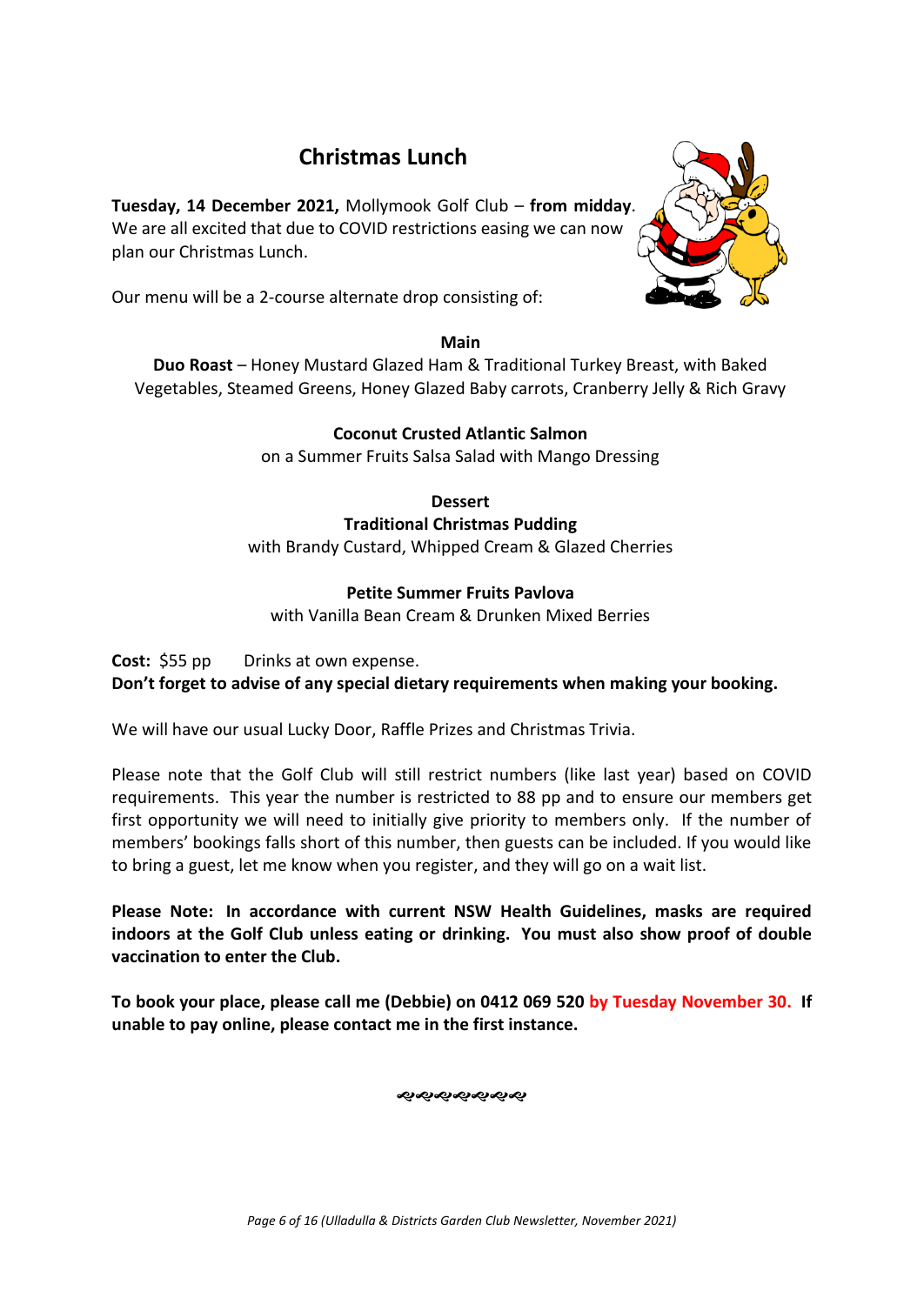## **About the Fauna in my Garden – Daryl Bishop**

The local birds have found, during the last year, that life has changed considerably. Lots of visitors to the area who either feed them or gave them regular 'treats' are no longer here and some people who fed them on a regular basis can no longer afford to do so. Before Covid, polls taken showed that over 50% of Australian households fed wildlife – I wonder what the percentage is now? To cap it off for them, the weather during the last six months has been pretty weird.

I have found this year that a lot of bird behaviour has changed. This, of course, may be just coincidence. As an example, I have lived in this area since 1990. During all that period (and prior for I don't know how long), this area had no crows. We had ravens, the ordinary as well as the bearded kind. Their calls are very distinctive. For the last 3 weeks I have been hearing crows calling. Have they moved into the area and why the change?

Those who regularly read my articles will remember the sudden appearance of 11 catbirds. They all disappeared at the end of October. There was no gradual reduction in numbers, they all just left on the same day. There was no visible change in their appearance, no change in their behaviour. I can't wait to see what next year brings.

A pair of breeding-age magpies consider this to be part of their territory. When they pass breeding age, they will fade into the background (visiting on an irregular basis), as a younger pair take over. This year, the youngsters refused to leave. The parents eventually disowned him, and they carefully avoided each other. About 3 months ago, 9 other teenagers arrived.

At first, they stayed in the garden and on the street verges but gradually they followed the lead of the first one. They walk up the stairs and just hang out when I am out on the deck. One day I had all 10 of them on the deck at the same time. As time has gone by, they have all come to trust me. They now come up onto the deck (either singly or in multiples), stand at the back door and sing until I appear. If there is a lot of them, it can be quite deafening. During the last couple of



weeks, all their plumage colour is changing. The resident adult male has been raging war on them in an effort to make them leave. Sometimes the retiree joins him. The youngsters are terrified and run or fly off screaming whenever the older birds appear. So far, no real damage has been done and the youngsters always come back. I'm assuming that as each attains adulthood he or she will leave. Again, I will have to wait to see what happens next and if this is going to become an annual event.

You will remember me talking about the migrant Koel which linked up to what appears to be in a relationship with a female. The story continues – they came back together this year. They arrived one day while I was having lunch. They drank at the bird bath on the deck. Both were tired and dishevelled (it is, after all, a very long journey). Both then returned to the gum tree – they are definitely a pair. They spend a great deal of time together and I have been seen him wooing her with a piece of toast that he had pinched off my plate. However, he still does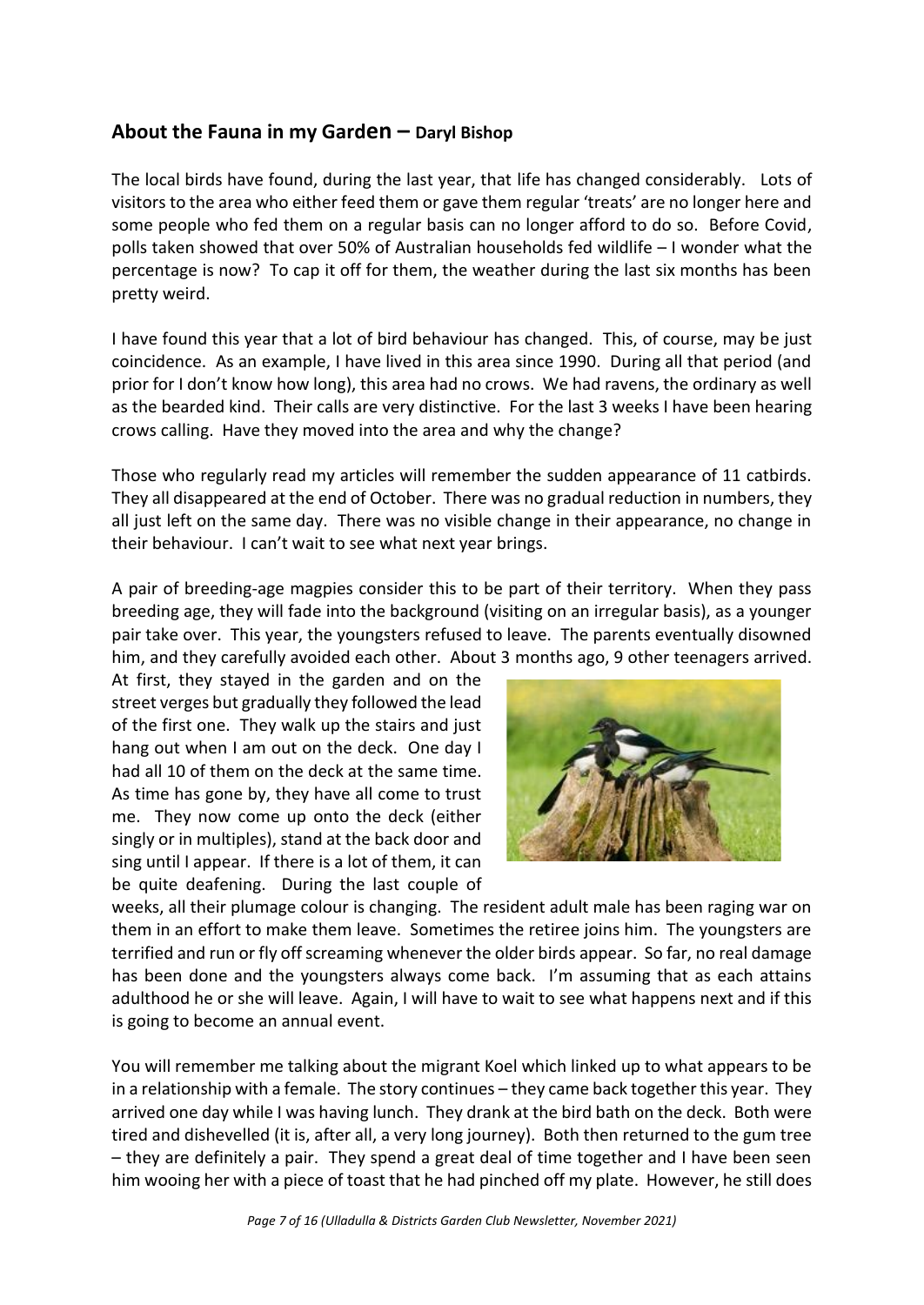his bit with other females (briefly) and she seems to take it all in her stride. Lately, she has taken to visiting me on the deck – she has become much less shy. He has started to follow her. Seeing them sitting together on the deck railing is, as they say, one for the books!

The Kookaburras still visit, but not every day. I don't seem to have any 'small' birds visiting – maybe they are daunted by the constant presence of the Koels and Mapgies.

I still don't have skinks or blue-tongues and snails abound! I have plenty of tadpoles and frogs. The Lorikeet numbers are building up again – they really are great breeders. It really has been a strange 2 years since the fires; the habits of our wildlife seem to have changed so much. I hope you have found, as I have, that the garden and the wildlife that visit or live in it has helped to make everything else bearable.

Have a great Christmas. Let's hope for a better year to follow.

#### ଶ**ଏକଶ୍ୟକର୍**ଶ୍ୟ

I know the nasturtiums grow freely over ground, fences and rocks and wander through the garden beds and can look delightfully happy in doing so.

This time though I have restrained it on a climbing support and have found it's loving no competition and grows very thickly and quite high - this would be shoulder height on me

It grew very quickly in full sun, the other is a bit slower taking off with just enjoying the last of the westerly Sun

Enjoying the Spring rain to date, it's music to my ears

Sue Smith





*Page 8 of 16 (Ulladulla & Districts Garden Club Newsletter, November 2021)*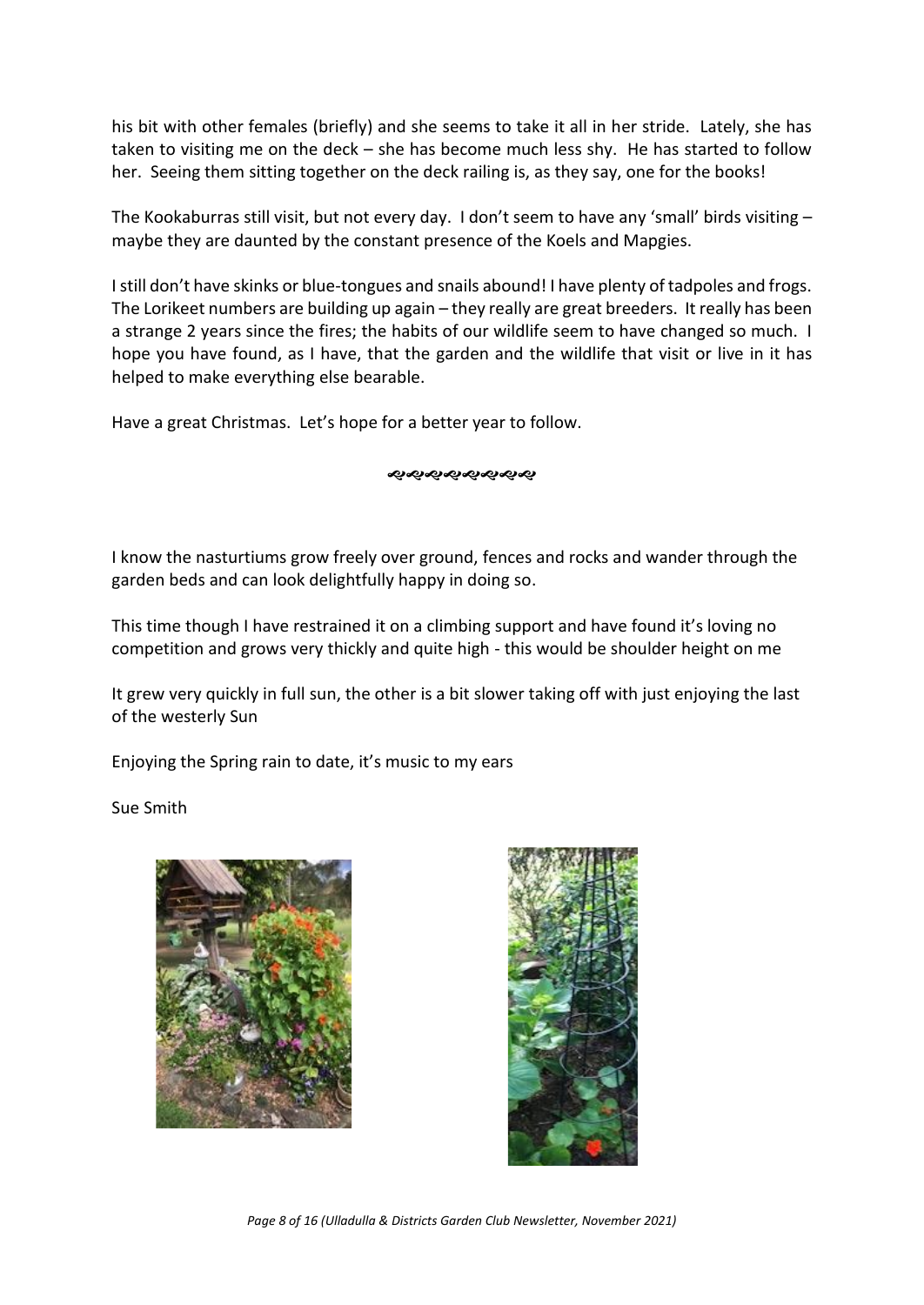## **ANOTHER TEAM MEMBER**



There are 18 different varieties of rose in my garden. They are nearly all bursting with blooms and soft new leaves are sprouting everywhere. It is aphid paradise! Up until the other day there were only two species doing something about this plague: namely me with my khaki-coloured forefinger and thumb and exquisite dotted lady birds. Frankly, going by how many aphids were present every time I checked, we were not making much progress.

Is it possible that the aphids I do not squash, but knock to the ground, just laugh at my ineptitude and climb back up to the juicy feast at the top of the bushes? Do they reproduce at an astronomical rate, so that their population is always at the maximum? Could it be that the aphids that are dining too high for me to reach just drop down to fill the vacancies that I have created lower down? Whatever the reason, lady birds and I were not winning.

Then to my surprise and glee another team member joined the war against aphids. An adult Wattle Bird was teaching its offspring the gentle art of aphid eating. Even better was the fact that they did most of their dining on the highest branches, where I cannot reach, and lady birds do not venture. It was not a mirage. They join the team every morning and the new buds and leaves look really healthy. What a difference it makes when the task gets easier because the gang gets bigger!

On a slightly related matter, there is another team which would welcome you. The Ulladulla Wildflower Reserve has looked splendid while the Waratahs were blooming. I know many of you have walked the tracks and some have even written very encouraging comments in the Visitors' Book. Maintenance of 25 acres is a big job and so we have started to have a working bee, which meets for about an hour only once a month. We are removing unsightly burnt material and taking it to the tip. It is not hard work and there is a lot of good-humoured chatter. We would love another team member or six. Just turn up at 10.00am on the second Tuesday in the month. Bring your gardening gloves and secateurs. We have spares if you don't want yours to get charcoaled. In case this day does not suit, please do not turn up and do good work at another time. The Board of Land Managers are responsible for supervising all work done in the Reserve: so, we must be there. Hope to have more team members on December 7.

Anne Eggins 0428 563 050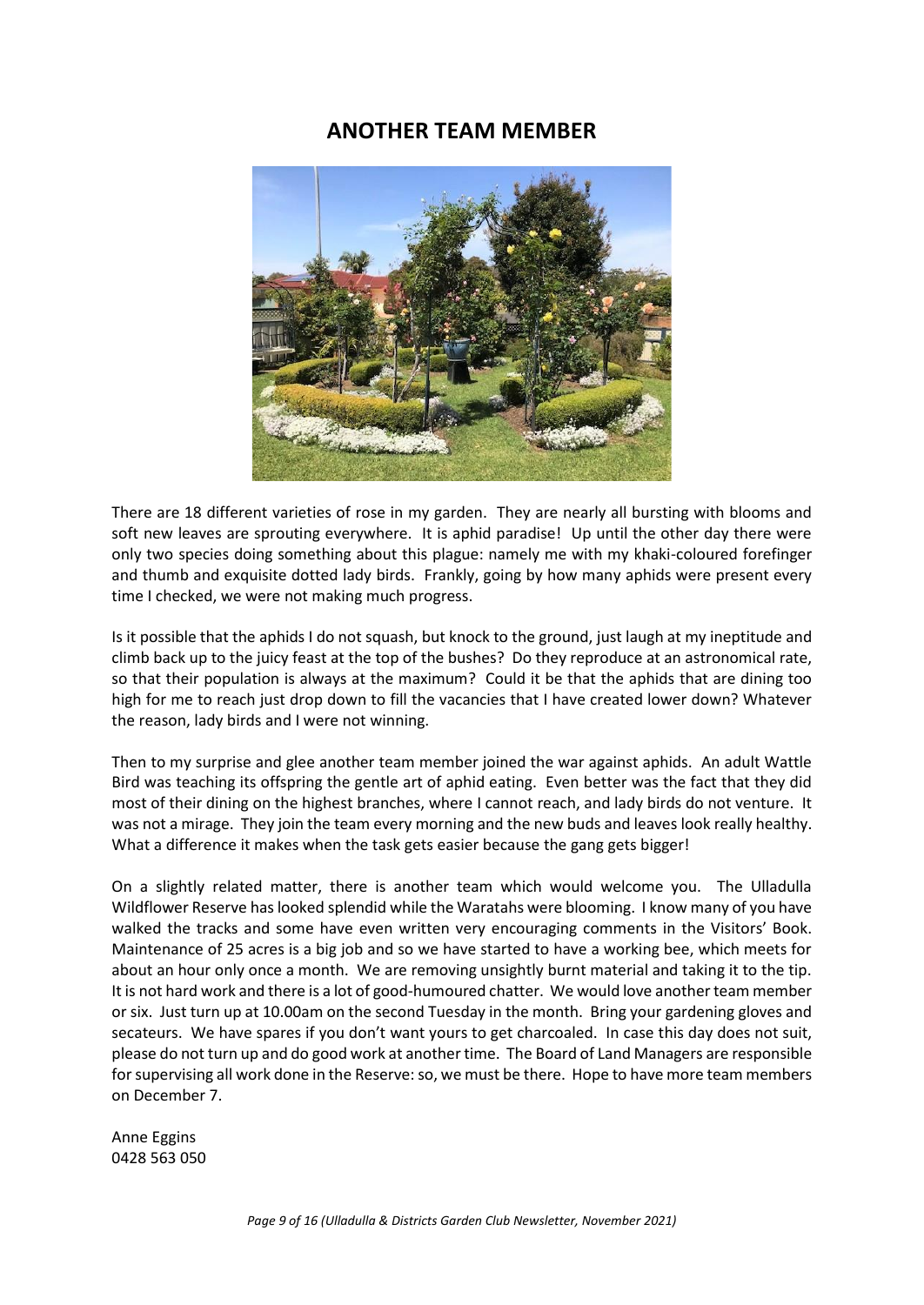## **Open Garden/Coffee Morning 15 November 2021** - Debbie Kendall

After a miserable wet and windy few days, the sun shone for our first Open Gardens & Coffee Morning in many months. Neighbours, Elizabeth Stayt and Judy Thurecht of Bannister Head Rd, Mollymook were our hosts. Elizabeth and Judy's gardens both contain a wide variety of natives, succulents and colourful cottage plants. Both gardens were beautifully presented and very much enjoyed by those who attended.

It was wonderful to see so many happy members enjoying the chance to catch up with old friends while having a cuppa and wandering around these two pretty gardens. We were also treated to a demonstration of a variety of floral arrangements from Leonie Walsh, of Walsh Farm, Milton. Leonie used various native and exotic cuttings from her own garden as well as last minute cuttings of flowers and herbs from Judy and Elizabeth's gardens. Leonie gave us lots of tips and tricks to help us with our own home floral arrangements.

Many thanks to Elizabeth and Judy for hosting an enjoyable morning and to all the members who came along.







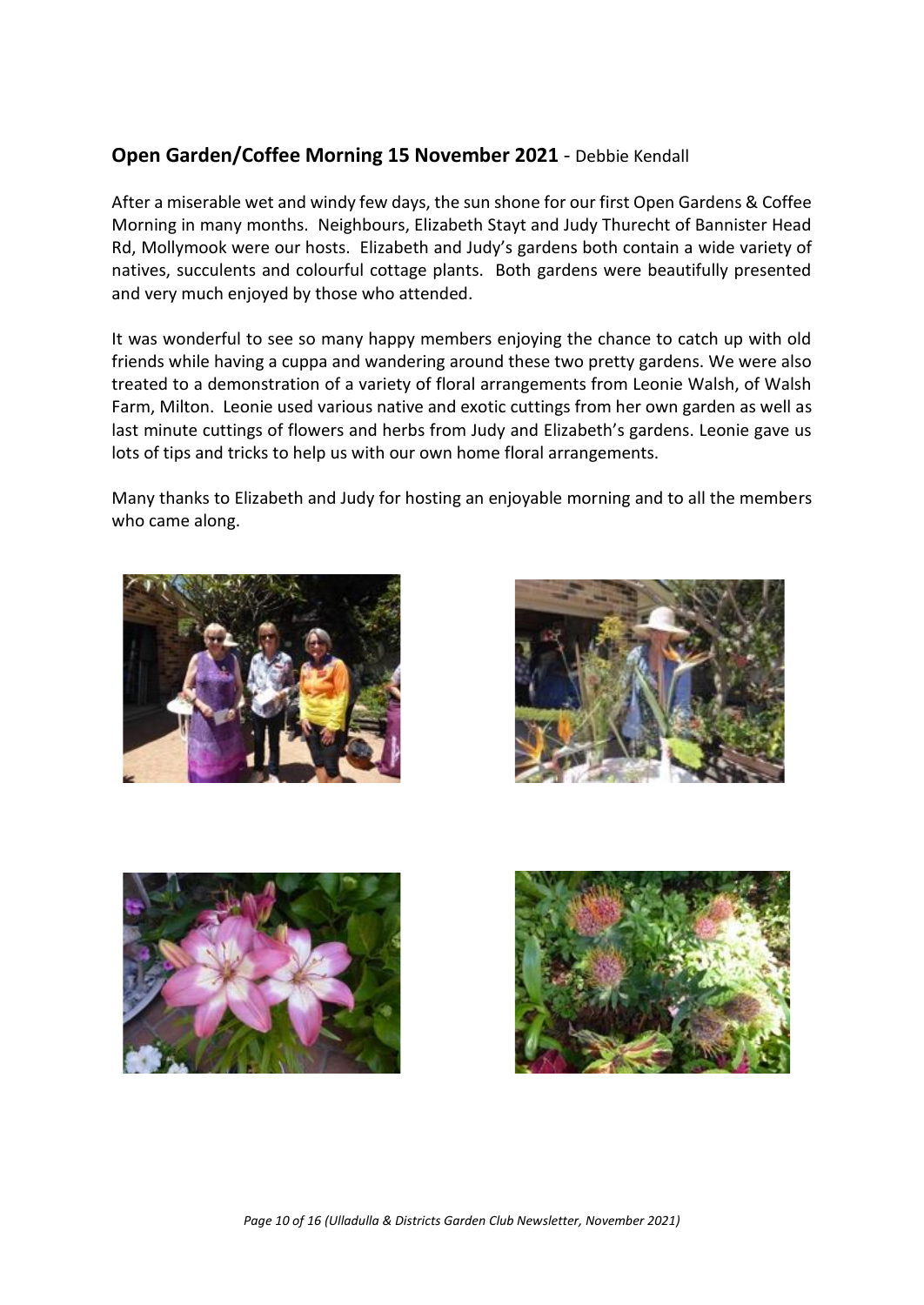# **Article by Max Atkins - Rosa Laevigata (Cherokee) "Revealed"**

On December 31st, 2019, disaster struck "Currowar" the 150-year-old heritage listed house at Yatte Yattah owned by Val and I; fire destroyed everything, including my almost 300 rose garden.

On June 23, 2020, we were lucky enough to purchase a house and established garden in Wynella Place, Milton. It consisted of a 3 bedroom, 2 garage house built around a garden on an average size (846 sqm) block. The owner and her husband, in an earlier life, had owned a nursery in Milton and possessed a deep knowledge of not only the best and most unusual plants but also where to obtain them. She then set about establishing the garden over several years.

The garden was a four seasons garden that included the widest possible range of plants but varied in size from Jacaranda tree to violets and in climate suitability, from Rhododendrons to Frangipanis. The largest amount of the one type consisted of Camelias (32), Azaleas (22), deciduous trees (10) and Australian plants, particularly lilipillies (16) and large numbers of annuals, perennials, succulents etc.

We moved in on July 27, 2020, and I set about establishing a rose garden. To do so I had to remove other plants to make space. I started with the best of my roses that had regrown from the base even though they had been burned to the ground. Those that survived the heat best were those with their own rootstock, especially miniatures. I had to abandon my dislike of pots to make space. I consequently now have 35 miniatures and 22 of them are in pots. All up there are now approximately 100 roses including hybrid t's, floribunda, grandiflora, minifloras, David Austins, bush, heritage, and climbers.

Also, to open up the garden for access, I have developed pathways and steps. To put our own stamp on it (and for a laugh) I have named the access points from places from our past. The main lower flower area is the Floriade. The steps up the steepest part, past the fountain is "The Waterfall Way" (we both come from Bellingen). The long straight path with pavers (for Val's walker) is the Birdsville Track and the path through thick shrubbery leading to the rose garden is Hunter Street. Maybe you could get lost but more appropriately, leading to the rose garden where "The City of Newcastle" is the prize exhibit.

Now to revealing the secret garden. New plants and colours are constantly being revealed even though we have been here more than a year now. It seems that many plants didn't flower (or we didn't see them) last year as it was very dry early on. In recent months we have admired the azaleas; in particular, the bulbs, noticeably the freesias, jonquils, and daffodils etc.

One very special revelation that I didn't know we had was a very old white rose that has flowered in early/mid-September. It is a climber that is right in the top corner that is covered in white single flowers. The curved sharp prickles the time of flowering and especially the red hairs on the flower stems and back of the flowers led me to believe it was a very old rose so that led me into some research. I was lucky that members of the NSW Rose and Illawarra Rose Society had given me about 50 rose books following the fire, so I had very adequate reference material.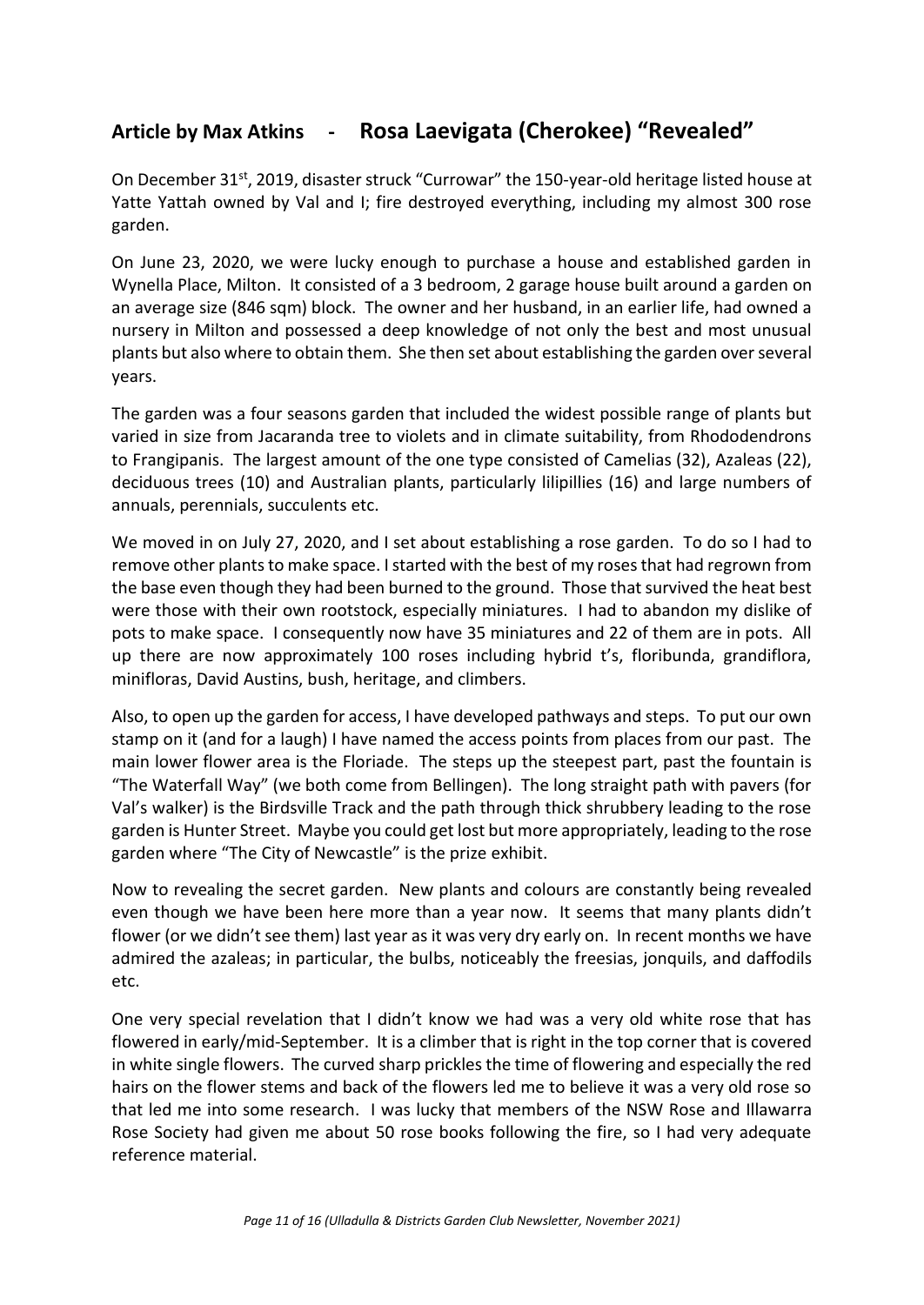**The rose is Rosa laevigata – 'the Cherokee rose'**. It is the floral emblem of Georgia USA.

It is a 'species' rose that was taken from China to England. The first printed rose catalogue was issued in 1596 with 16 roses. Rosa laevigata was added as number 18 in 1696. It was found growing in North America in 1659 and was first thought to be a native American rose and had been distributed by the Cherokee Indians but later DNA testing has shown that it was a native of China and had at some time been imported to America. The Cherokee are said to have believed that it was a princess of their nation transformed into a rose to save her from treacherous enemies. Theories have been put forward of the possibility of being brought to America by the Indians or more likely as seed, maybe in early rice imports

It is a vigorous climber and is seen in trees to 6 metres high in China. It has many red hooked thorns and shiny leaves made up of three leaflets. The flowers appear in late winter. They are large, white single flowers with 5 petals and prominent golden stamens with a slight fragrance.

Roger Mann in his book "Roses" says "The Cherokee Rose is always the first rose to bloom in spring and one could hardly wish for a more beautiful curtain raiser to the new season than its perfectly white flowers shining against the lustrous deep green of the leaves. They are a good size – 10 cm in a good clone with broad shapely petals. Though their season is not very long, the plant is handsome all year in its graceful growth and disease-proof evergreen leaves whose three leaflets (along with its bristly hips) at once distinguish it from all other roses."

Following Empress Josephine's death in 1814, Redoute published 30 installments of monochrome engravings and hand-coloured engravings of each existing rose from her garden between 1817 and 1824. A copy of Redoute's impression of Rosa laevigata can be seen in Redoute's Roses icons page 101.

I found it interesting to research the names of the 10 roses that I inherited amongst the many hundreds of other garden plants in the block. What 10 roses would someone with full access to the trade and little specialist rose knowledge select?

Peace, Gemini, Peter Frankenfeldt, Queen Elizabeth, Heart of Gold, Black Velvet, Munstead Wood, Sir Donald Bradman, The Heritage rose and the really old Cherokee. An interesting cross section of 'greats' and not so well knowns!

An interest in flowers never ceases to amaze. One of my garden's greatest secrets has been revealed.





*Page 12 of 16 (Ulladulla & Districts Garden Club Newsletter, November 2021)*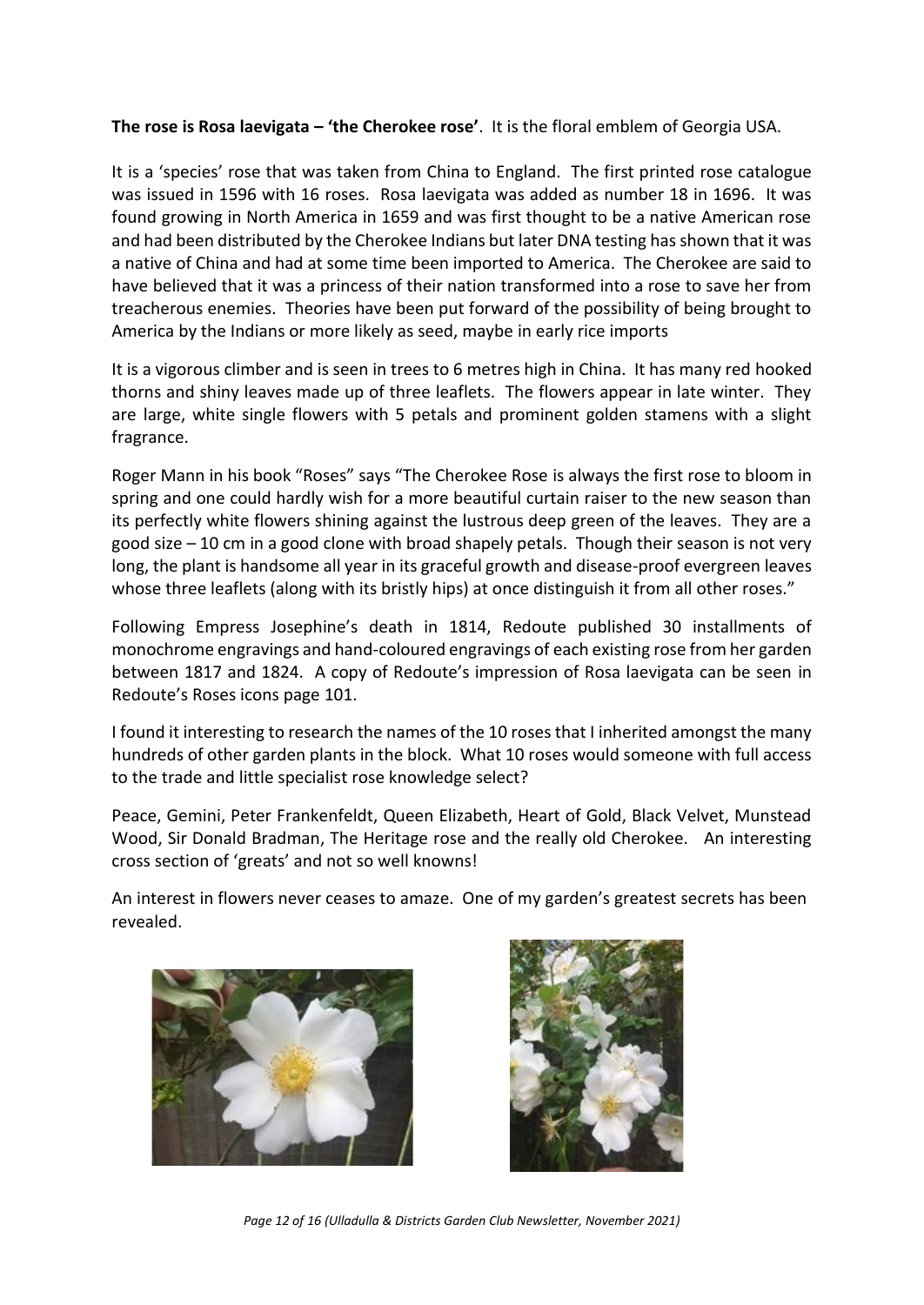## **Article by Elvina James**

It would be great if someone could tell me where our year of 2021 has gone! We have almost reached 2022 and still the flowers in the Wildflower Reserve are putting on a great show. If, for some reason, you couldn't get to see the waratah's, you have missed them for this year. Make a date to see them next season.

In December and January, if you keep your eyes open you should be able to see our NSW Christmas Bush, the Blunt-leaved Wattle, GeeBungs, Orchids, and our Saw Tooth Banksia also known as Old Man Banksia. While in the Reserve, you may not always see the birds, but you should hear them. Sometimes they seem to have a quiet time.

December was the last month of the old Roman year which was divided into ten months. The Saxons called it 'winter-monat' or 'winter month' and 'heligh-monat' or holy month from the fact that Christmas fell within it. December 22 is the date of the winter solstice when the sun reaches the Tropic of Capricorn.

Those born in **December** are devoted, joyful, attentive, and very warm-hearted.

#### **Birthday Flowers**

| <b>December</b> | Christmas Bells (blandfordia) and Christmas Bush (ceratapetalum) |
|-----------------|------------------------------------------------------------------|
| January         | Bluebell Creeper (Soya heterophylla)                             |

Those born in **January** are imaginative, talented, individual, and always cheerful. January is named from the Roman god "Janus" who is represented with two faces looking in opposite directions as retrospective to the coming year.

#### **Important Dates**

- Dec 10th Human Rights Day
	- 22<sup>nd</sup> Summer Solstice longest day in the southern hemisphere
	- 25<sup>th</sup> Christmas Day
	- 26<sup>th</sup> Boxing Day
	- 31st New Year's Eve
- Jan 1st New Year's Day
	- 26<sup>th</sup> Australia Day
- **Trivia** Months that begin on a Sunday will always have a Friday 13<sup>th</sup> The Atlantic Ocean is saltier than the Pacific Ocean

**Friendship Thought:** Friendship is the ribbon that ties the world together.

I have a couple of web addresses for you Wattle Day [www.wattleday.com](http://www.wattleday.com/) List of Wattles and descriptions [www.worldwidewattle.com](http://www.worldwidewattle.com/)

To all Garden Club members, have a great festive season and we hope that 2022 is a better year than 2021.

Enjoy your garden – Elvina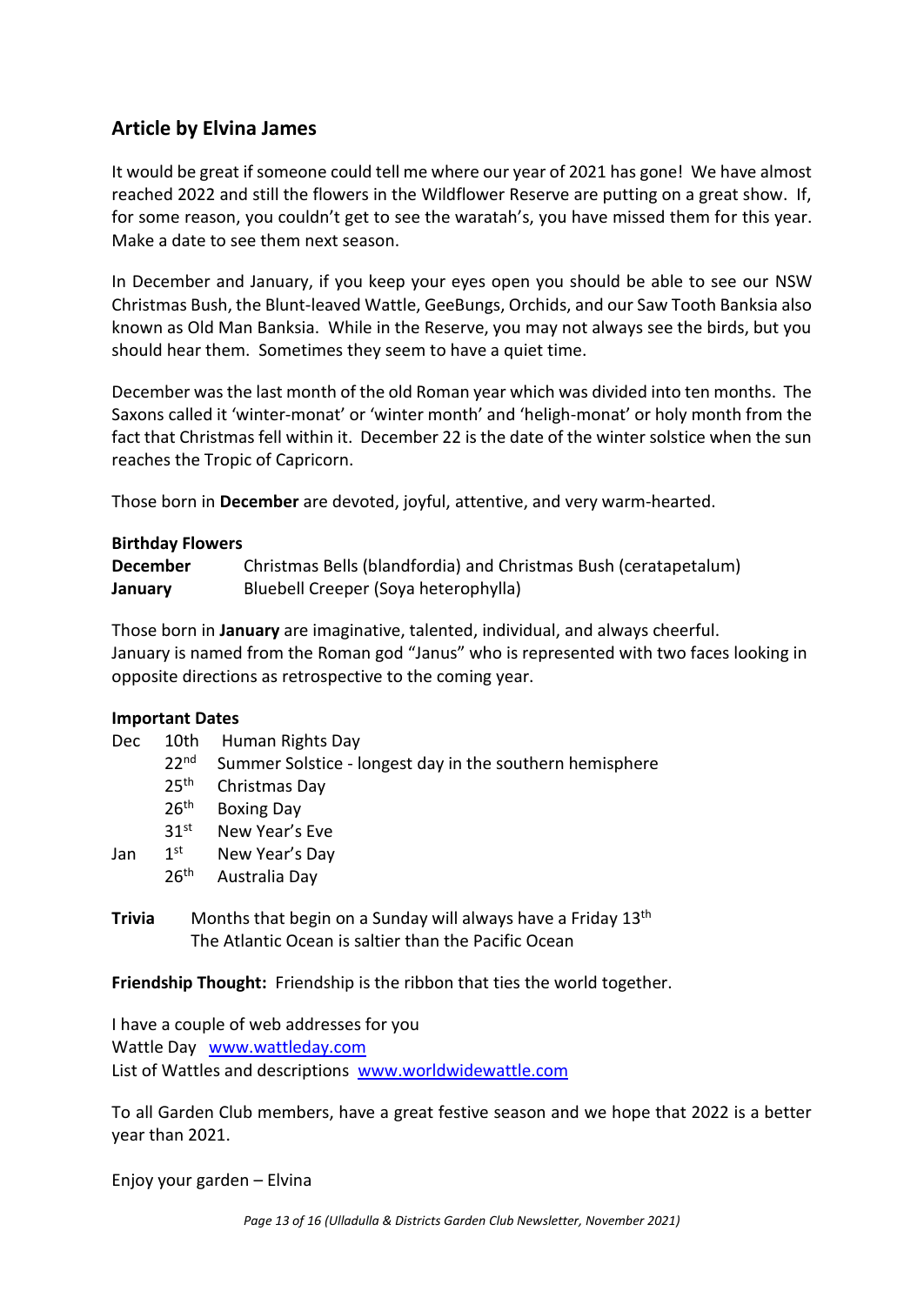## **A jaundiced view of sharing my garden with nature – by the Grumpy Gardener (aka Mark Kendall)**

I sit here this morning having my early cup of coffee and enjoy the results that so much wet weather has had on our back garden. Deb and I put a lot of work into the garden to provide interest, colour and to keep the birds visiting. Those qualities have been enhanced by the additional flourish that the wet weather has provided.

It is always so pleasing to see it flourish and of course spring is the ideal time for it to be at its best.

I am really enjoying the flowers on the rose bushes, the alstroemeria, kangaroo paw, geraniums and hydrangeas. While there is such a variety of floral tributes that so many plants give us, my main focus is the plants that produce edible products - the veggie patch, the fruit developing on the lime, lemon and orange trees, the passionfruit vine. This year there is, of course, the annual plot of blueberries, spuds, spinach/rainbow chard, and tomatoes. These regulars have been supplemented with a tub of "thornless" (with thorns) youngberries, garlic, spring onions as well as bush and climbing beans. All looking great and healthy.

The pity of it is this! I often say I enjoy nature and I am willing to have a garden that allows me to share with nature. Most plants can stand a bit of nibbling by our natural garden friends, but constraint is not in the vocabulary of most garden visitors.

In September I purchased from that big green building some healthy and fresh-looking bean seedlings. These were reasonably advanced so why not just put them directly into the garden. Next morning, they were OK. Thought I had gotten away with that one. However, the morning after that they were nearly all gone. Even my chilli plant was denuded. Snails? Parrots? Wattle birds? Blackbirds? Bowerbirds? Who knows? Like a thieves in the night, they had slunk in, dressed in their ninja masks and black jumpsuits to spirit everything away.

This type of problem is ongoing. Stink bugs on the citrus, possums wanting to denude the passionfruit. One year the possums stripped all the rind and pith off the lemons on the lemon tree, leaving just the fruit segment untouched, like an undressed and embarrassed ball. The little seed thieves like the King Parrots, stealing the green developing tomatoes off the vines leaving the outer skin masticated on the ground. Mice in the propagation box eating all the seedlings as they tentatively emerged (I left a small hole in the protective netting on the base – fool), the spring winds blowing everything over, getting the fig tree raided if I forget to get it covered before the birds and the occasional flying fox get to them. It is never ending.

However, must not be deterred. Unfortunately, managing all this means that the garden resembles a ghostly hunting ground as the white diaphanous netting shrouds the greenery and the tree guards flapping in the wind as they attempt to protect the beans from marauders. Stake it, cover it and protect it is quite clearly the normal practice of the dedicated gardener.

I repeat -"I enjoy nature and I am willing to have a garden that allows for me to share with nature" The basis of my grumpiness is that the main and unfortunate aspect of that relationship is that nature does not seem to want to share with me.

Gotta go now – Deb has just told me the bower birds have arrived and are stripping the leaves off the tomatoes - need to put some more netting up.

ややめややややや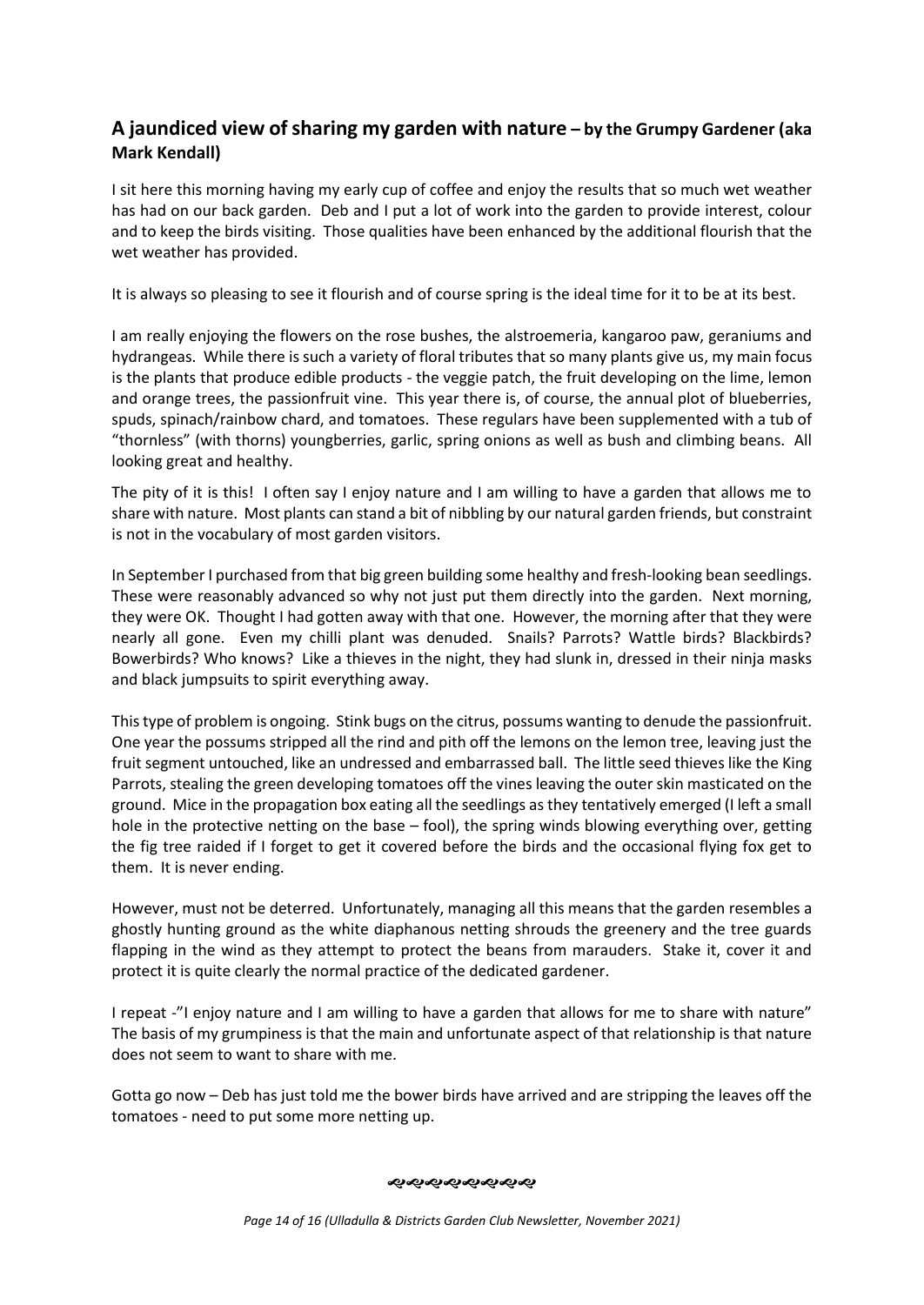## **Diary of a thwarted orchid lover** (continued)

I anxiously examined my hitherto unhappy orchid last week. It was not dead. Indeed, it looked healthy. I examined it again today to report my observations in my monthly diary. The leaves are green and healthy looking. There are no new leaves or shoots but what is there is growing and looks promising. It seems to like its new location at least a little, or maybe just a little better than its last spot.

I will let you know how it gets on over summer.

#### জ্ঞপ্র জ্ঞপ্র প্র প্র

Linda Slinger sharing some photos from her garden





# And another beauty from Jean Sands



*Page 15 of 16 (Ulladulla & Districts Garden Club Newsletter, November 2021)*